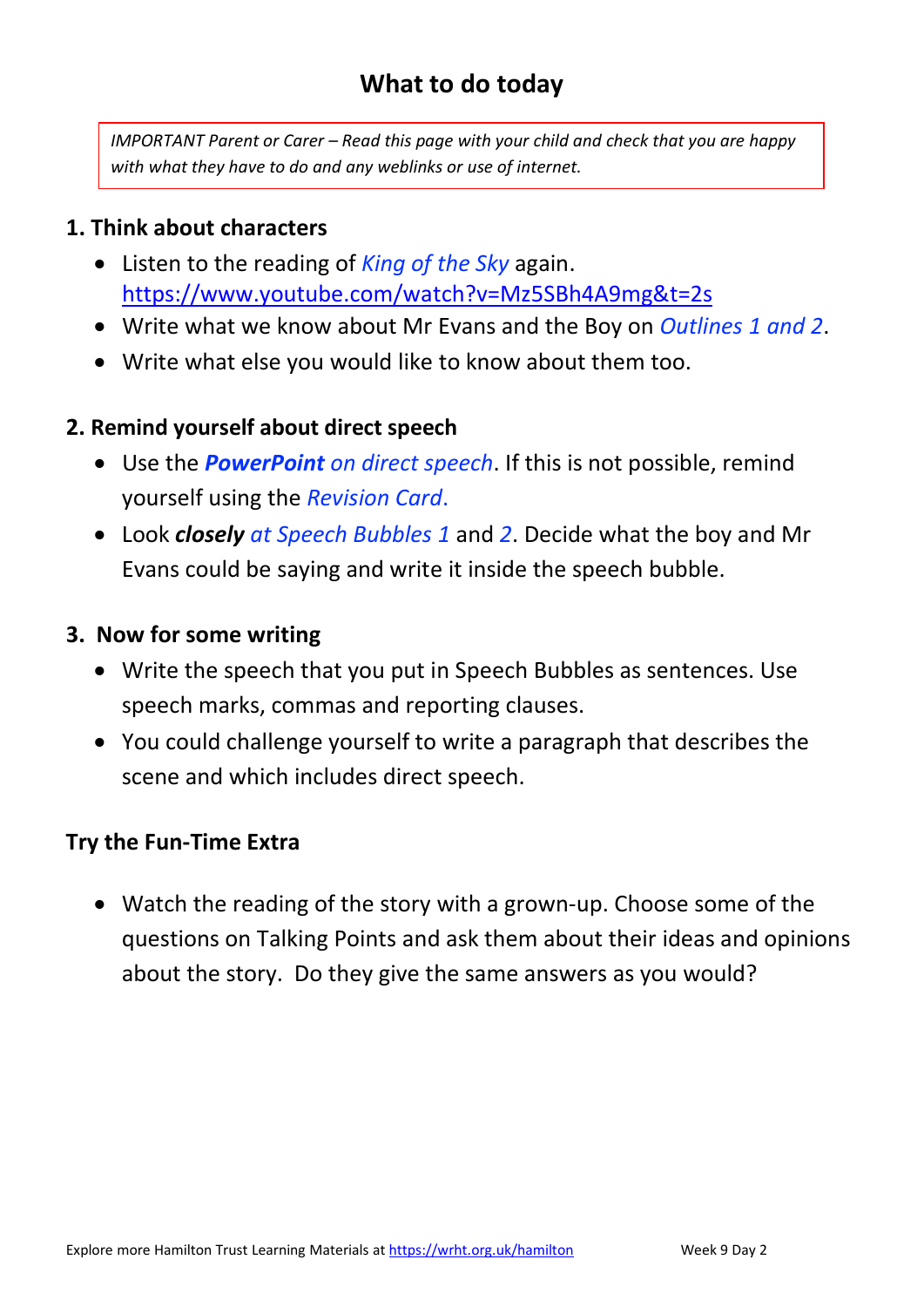# **Outline 1**

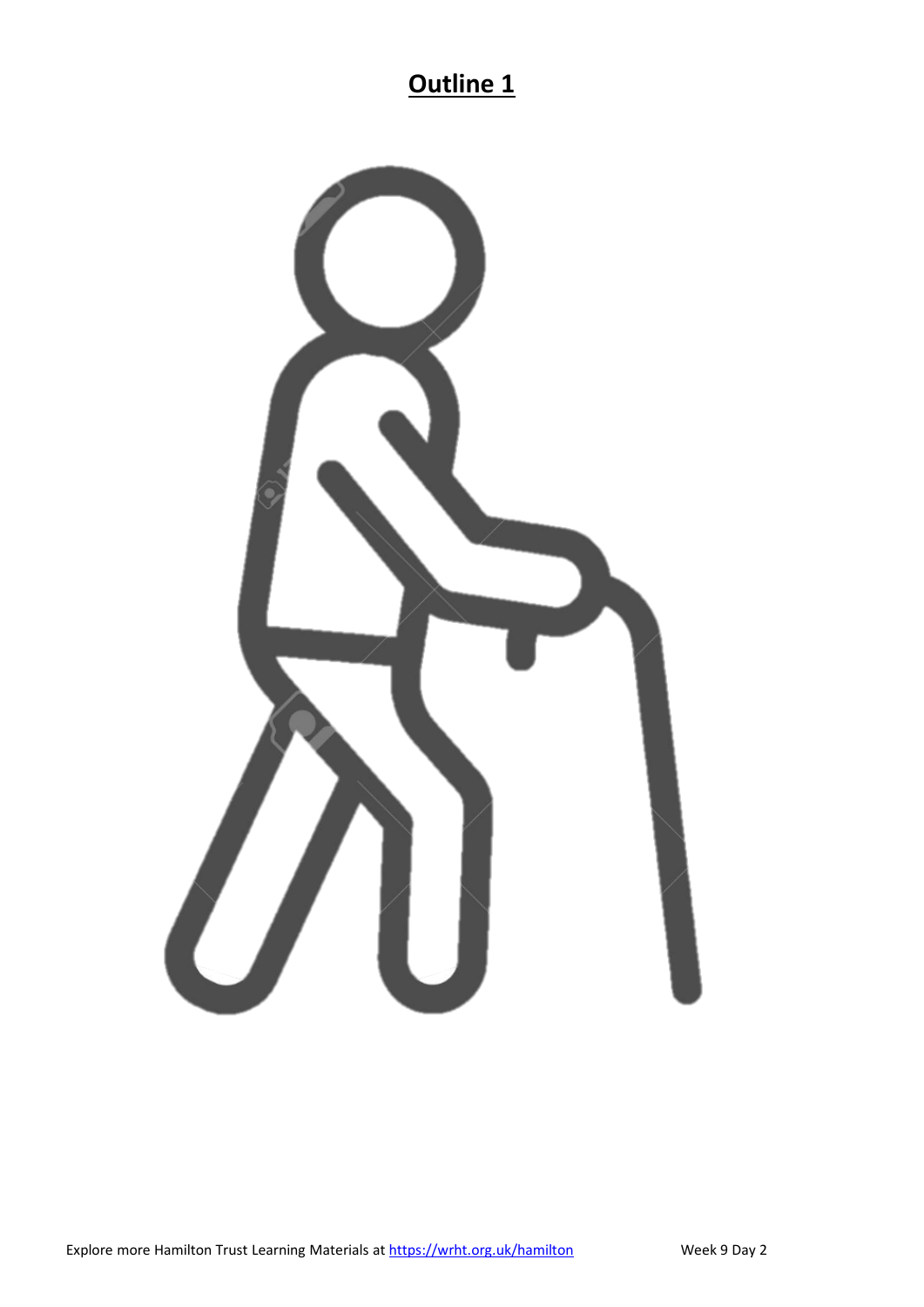# **Outline 2**

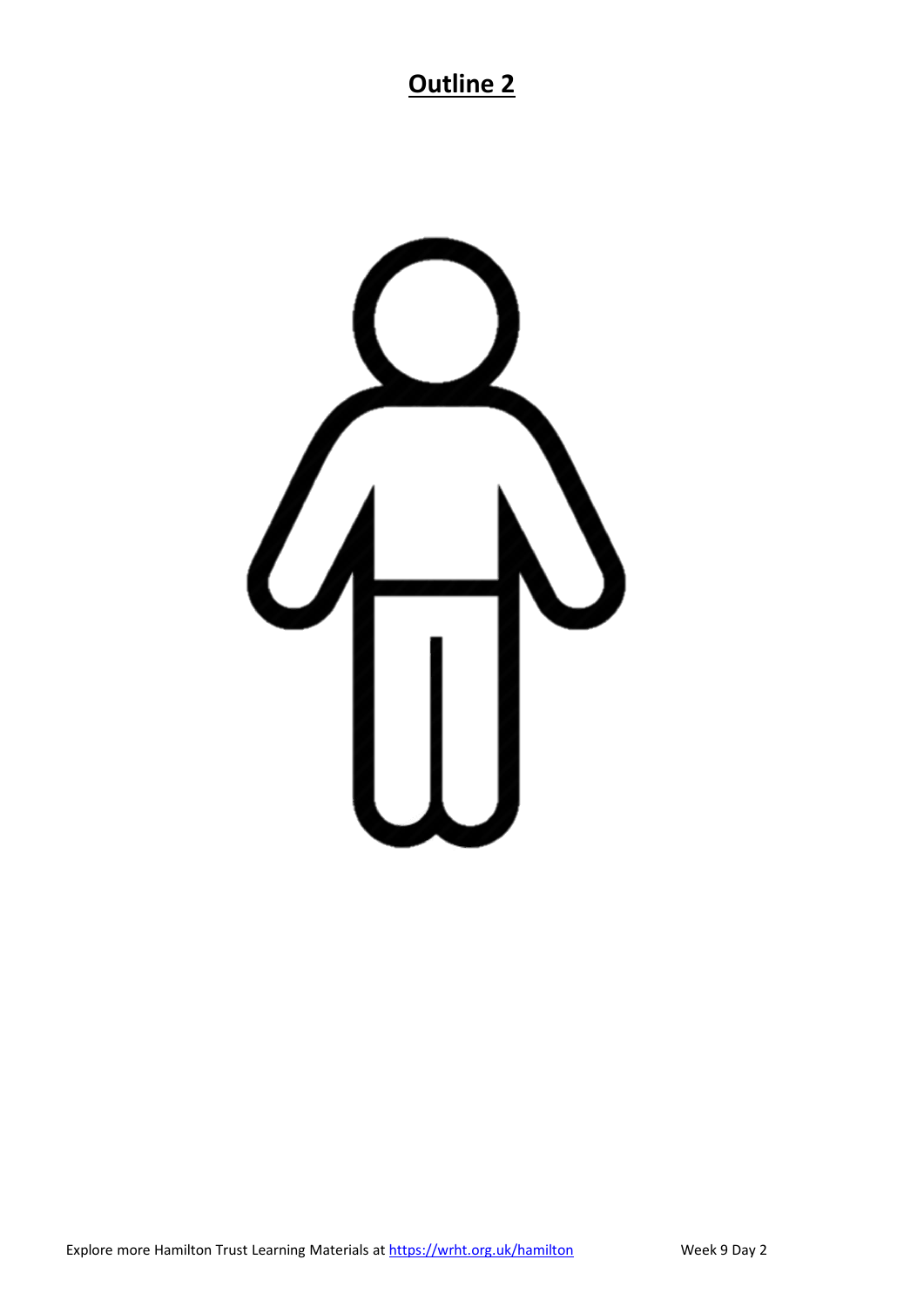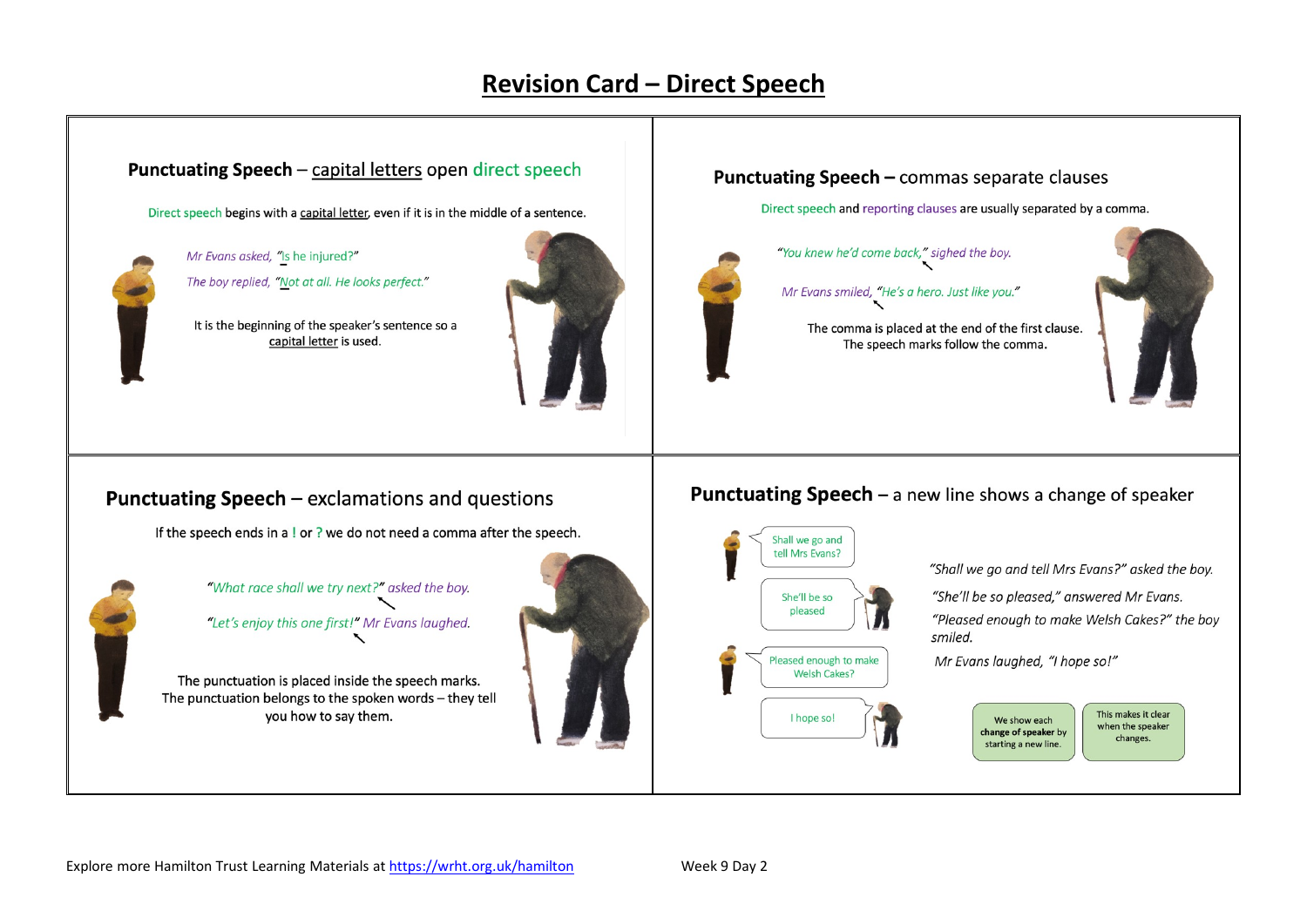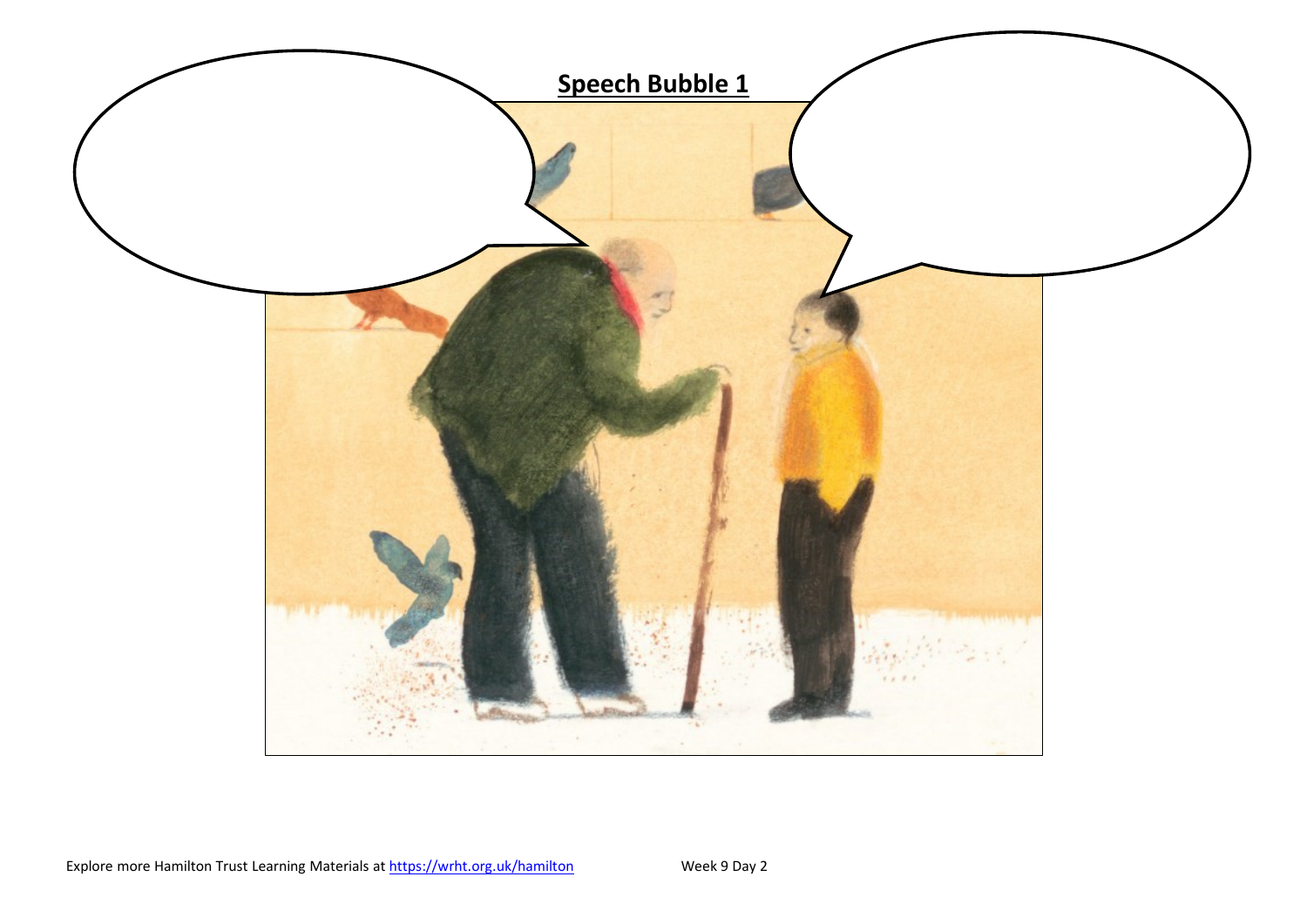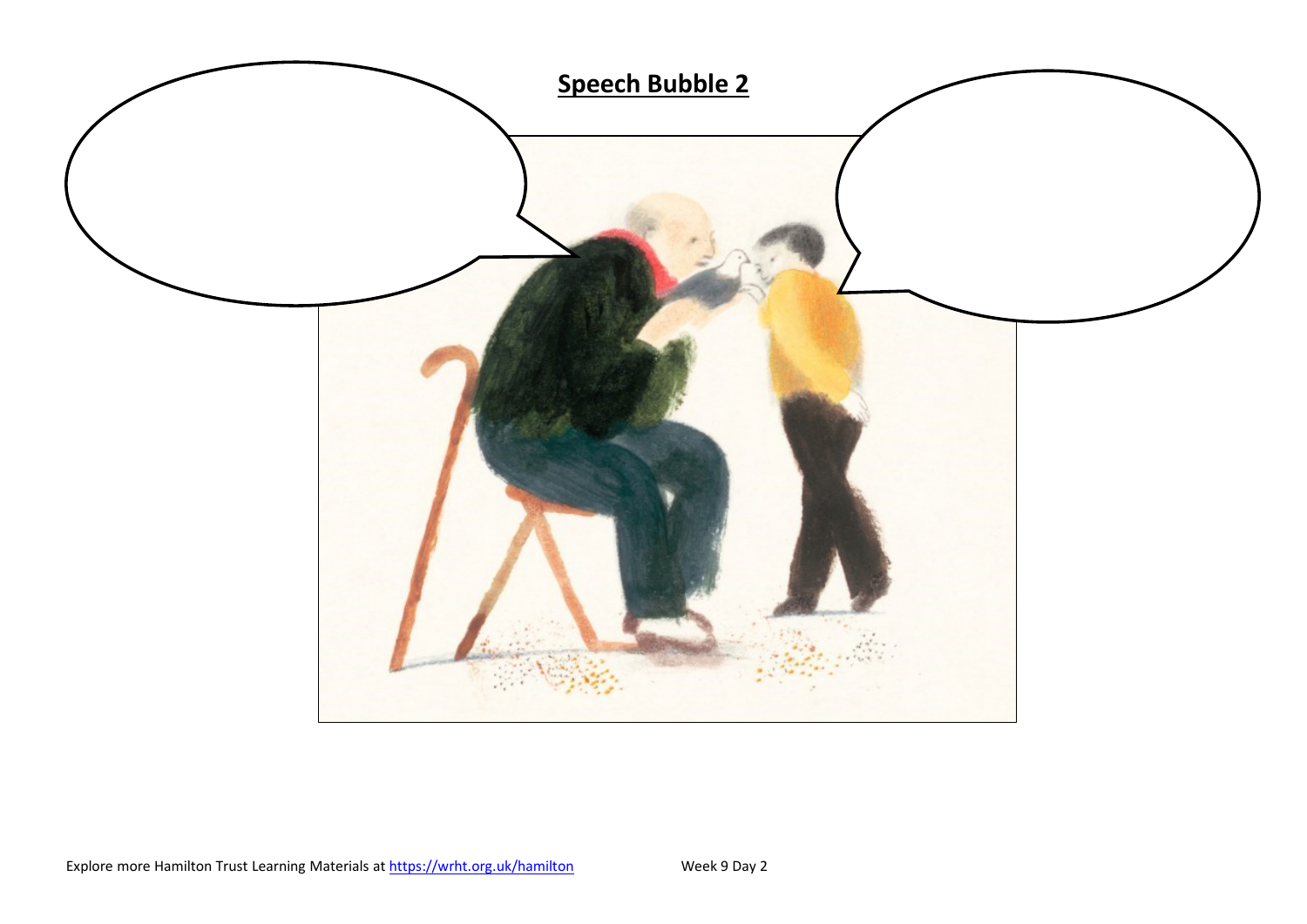## **Speech Sentences**

*Write the speech that you wrote in speech bubbles in full sentences with speech marks, commas and reporting clauses.* 

| ο                          |
|----------------------------|
| $\frac{2}{3}$              |
|                            |
|                            |
|                            |
|                            |
|                            |
|                            |
|                            |
|                            |
|                            |
|                            |
|                            |
|                            |
|                            |
|                            |
|                            |
|                            |
|                            |
|                            |
|                            |
|                            |
|                            |
|                            |
|                            |
|                            |
|                            |
|                            |
|                            |
| $\boldsymbol{\mathcal{E}}$ |
|                            |
| \$                         |
|                            |
|                            |
|                            |
|                            |
|                            |
| Seconds                    |
|                            |
| \$                         |
|                            |
|                            |
| ♦                          |